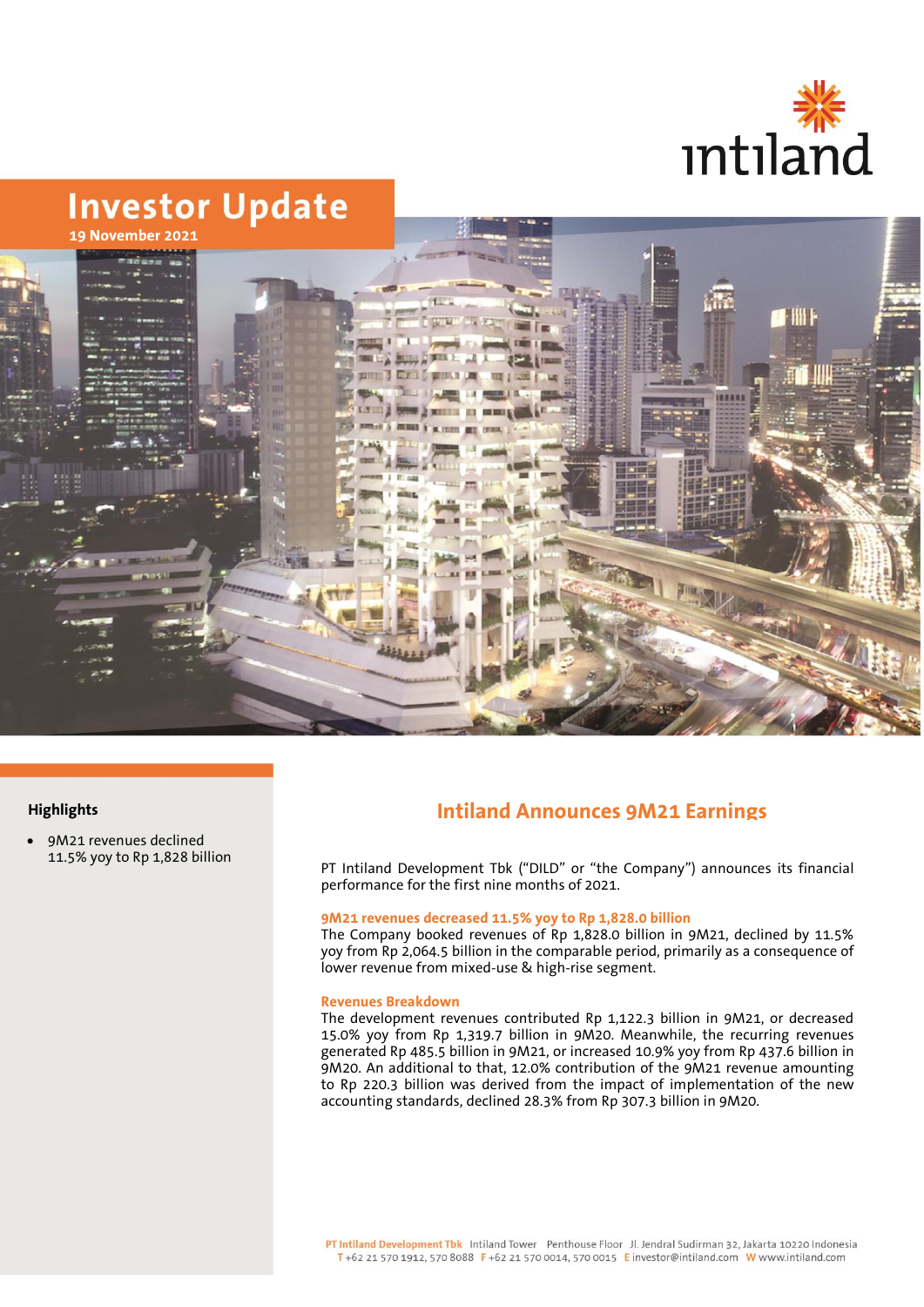| anciar i ngunguw (in iyo olinon    |          |             |           |  |  |  |  |  |  |
|------------------------------------|----------|-------------|-----------|--|--|--|--|--|--|
| <b>Profit &amp; Loss Statement</b> | 9M21     | 9M20        | % Change  |  |  |  |  |  |  |
| Revenues                           | 1,828.0  | 2,064.5     | $-11.5%$  |  |  |  |  |  |  |
| <b>Gross Profit</b>                | 755.3    | 825.7       | $-8.5%$   |  |  |  |  |  |  |
| <b>Operating Profit</b>            | 459.4    | 512.9       | $-10.4%$  |  |  |  |  |  |  |
| Profit for the Year                | (108.7)  | 29.2        | $-472.0%$ |  |  |  |  |  |  |
| Net Income                         | (77.2)   | 39.5        | $-295.8%$ |  |  |  |  |  |  |
| EPS                                | (7.5)    | 3.8         | $-295.8%$ |  |  |  |  |  |  |
| <b>Gross Profit Margin</b>         | 41.3%    | 40.0%       |           |  |  |  |  |  |  |
| <b>Operating Profit Margin</b>     | 25.1%    | 24.8%       |           |  |  |  |  |  |  |
| Net Income Margin                  | $-4.2%$  | 1.9%        |           |  |  |  |  |  |  |
| <b>Balance Sheet</b>               | 9M21     | <b>FY20</b> | % Change  |  |  |  |  |  |  |
| <b>Total Assets</b>                | 16,043.7 | 15,701.9    | 2.2%      |  |  |  |  |  |  |
| <b>Total Liabilities</b>           | 10,100.1 | 9,652.6     | 4.6%      |  |  |  |  |  |  |
| <b>Total Equity</b>                | 5,943.6  | 6,049.2     | $-1.7%$   |  |  |  |  |  |  |
| <b>Contract Liabilities</b>        | 3,605.2  | 3,299.8     | 9.3%      |  |  |  |  |  |  |
| Cash & Cash Equivalent             | 1,711.6  | 1,424.7     | 20.1%     |  |  |  |  |  |  |
| <b>Total Debt</b>                  | 4,993.7  | 5,033.6     | $-0.8%$   |  |  |  |  |  |  |
| Net Debt to Equity                 | 55.2%    | 59.7%       |           |  |  |  |  |  |  |

#### **Table 1: Financial Highlights (in Rp billion)**

The highest contribution from 9M21 total revenue was derived from the recurring income segment Rp 485.5 billion (26.6%), the mixed-use & high-rise segment Rp 467.2 billion (25.6%), the landed residential segment Rp 379.2 billion (20.7%), followed by revenue from the industrial estate segment Rp 275.9 billion  $(15.1\%)$  and the implementation of the new accounting standards Rp 220.3 billion (12.0%).

The revenues booked from the mixed-use & high-rise projects was primarily generated from the sale of Aeropolis, Rosebay, Graha Golf, 1Park Avenue, Spazio Tower, Praxis and Regatta.

The revenues derived from the landed residential segment primarily came from the delivery of housing units in Graha Natura, Talaga Bestari, Magnolia and Graha Famili.

The revenues from the industrial estate segment was mainly came from the sales of industrial land lots in Batang Industrial Park and Ngoro Industrial Park.

Meanwhile, the recurring revenues came from the sport clubs and facilities, rental of office spaces and retail, standard factory buildings from the industrial estate and others.

| <b>Revenues</b>                          | 9M21    | 9M20    | YoY %    | % 9M21<br>to Total | % 9M20<br>to Total |
|------------------------------------------|---------|---------|----------|--------------------|--------------------|
| <b>Development Revenues</b>              | 1,122.3 | 1,319.7 | $-15.0%$ | 61.4%              | 63.9%              |
| Mixed-use & high-rise                    | 467.2   | 990.3   | $-52.8%$ | 25.6%              | 48.0%              |
| Landed residential                       | 379.2   | 329.4   | 15.1%    | 20.7%              | 16.0%              |
| Industrial estate                        | 275.9   |         | 0.0%     | 15.1%              | 0.0%               |
|                                          |         |         |          |                    |                    |
| <b>Recurring Revenues</b>                | 485.5   | 437.6   | 10.9%    | 26.6%              | 21.2%              |
| <b>Offices</b>                           | 187.0   | 158.5   | 18.0%    | 10.2%              | 7.7%               |
| <b>Facilities</b>                        | 231.8   | 220.9   | 5.0%     | 12.7%              | 10.7%              |
| <b>Industrial Estate</b>                 | 65.3    | 57.9    | 12.9%    | 3.6%               | 2.8%               |
| Others                                   | 1.3     | 0.4     | 257.4%   | 0.1%               | 0.0%               |
|                                          |         |         |          |                    |                    |
| Impact on the new<br>accounting standard | 220.3   | 307.3   | $-28.3%$ | 12.0%              | 14.9%              |
| <b>Total Revenues</b>                    | 1,828.0 | 2,064.5 | $-11.5%$ | 100.0%             | 100.0%             |
|                                          |         |         |          |                    |                    |

#### **Table 2: Revenues Breakdown (in Rp billion)**

PT Intiland Development Tbk Intiland Tower Penthouse Floor Jl. Jendral Sudirman 32, Jakarta 10220 Indonesia T+62 21 570 1912, 570 8088 F+62 21 570 0014, 570 0015 E investor@intiland.com W www.intiland.com